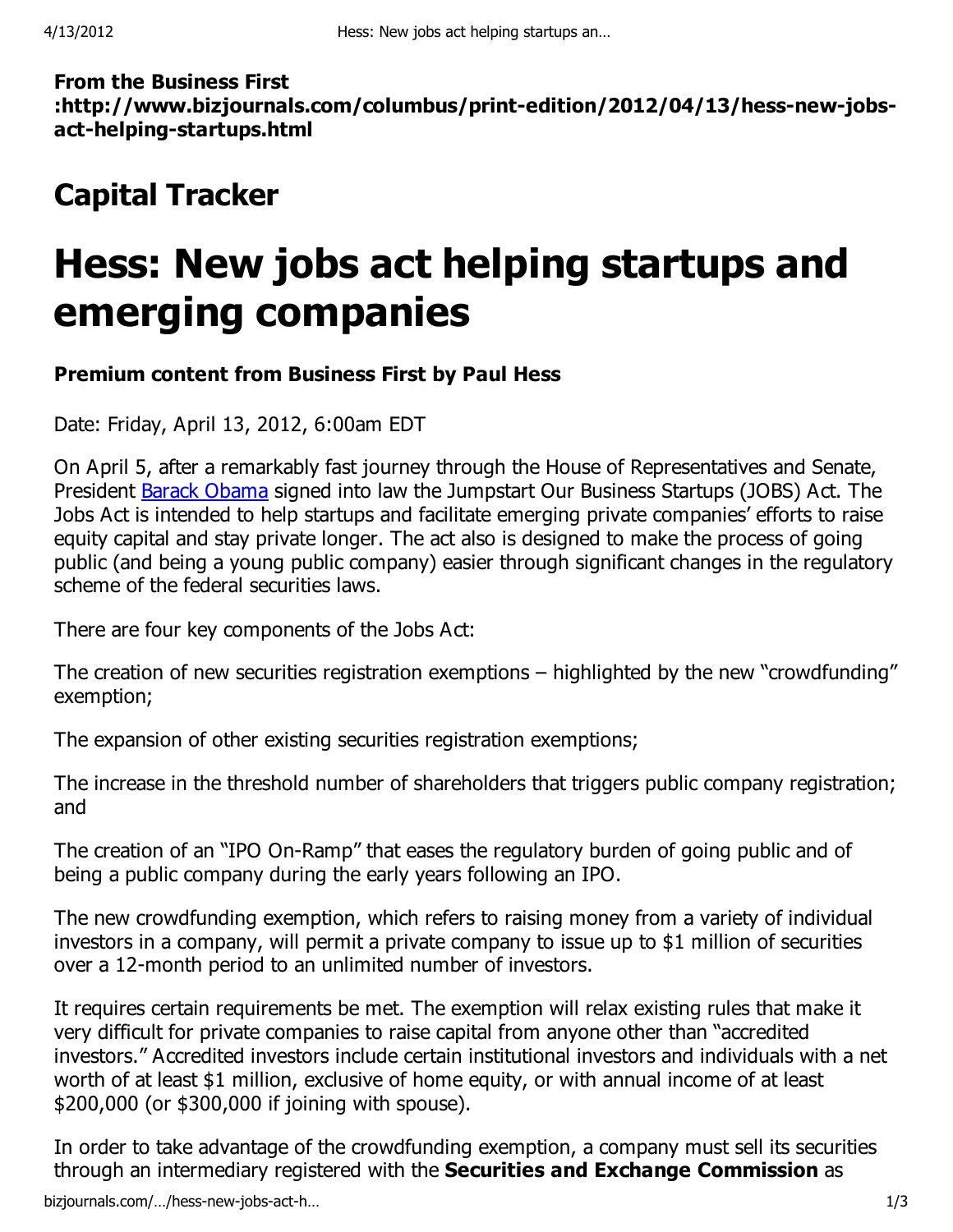either a funding portal or a broker. The issuing company must file with the SEC and deliver to investors and intermediaries certain basic financial information, business information and risk disclosures.

Investors with an annual income or net worth of at least \$100,000 can invest up to 10 percent of their annual income or net worth up to \$100,000. Investors with an annual income and net worth less than \$100,000 can invest the greater of \$2,000 or up to 5 percent of their annual income or net worth. Securities acquired under the crowdfunding exemption may not be resold for one year, unless sold to either the issuing company or accredited investors.

Implementing SEC rules for this crowdfunding exemption are to be issued within 270 days.

The Jobs Act also expands Rule 506 of Regulation D. The revised rule allows issuers to publicly advertise private placements and use general solicitations of investors if all investors in the private placement are accredited investors. Previously, advertising and general solicitations were prohibited for private placements.

Following implementation of these changes, issuers will be able to promote private placements through a number of new methods, including email, social media, Internet advertising, blogs, investing communities, newspaper and radio ads. This new rule will not go into effect until the SEC promulgates implementing rules, which is required within 90 days of the act's passage.

The Jobs Act also increases the statutory cap for other private placements from \$5 million to \$50 million, provided that the company complies with certain rules, makes certain disclosures (most notably the preparation of an offering circular, which must be delivered to investors and filed with the SEC and must include certain required information, such as two years of audited financial statements), and files subsequent periodic reports.

The new exemption sent forth pursuant to the Jobs Act will look like a mini-public offering, and it has some similarities to the existing "Regulation A" exemption. The new exemption will permit general solicitations of investors, allow issuers to test the water with potential investors under certain conditions, and securities issued pursuant to the exemption will not be subject to resale restrictions. The exemption will not go into effect until the SEC sets new rules, for which no deadline exists.

The Jobs Act also will allow some private companies to stay private longer. Under the old law, a company would be subject to public reporting once it reached 500 shareholders.

Under the new law, a company will not be subject to public reporting until the earlier of (a) reaching 2,000 shareholders of record, or (b) reaching 500 shareholders of record who are not accredited investors. Persons who acquire their shares under the company's equity compensation plans and persons who purchase their shares under the new crowdfunding exemption will not be counted toward the number of record holders for this purpose. While this change became effective immediately, the definition of a "holder of record" will be revised under rules to be adopted by the SEC.

Perhaps the provision receiving the most attention is the one referred to as the "IPO On-Ramp." This reforms a number of securities requirements applicable to emerging growth companies, which generally are defined as a company with less than \$1 billion in annual revenue, by